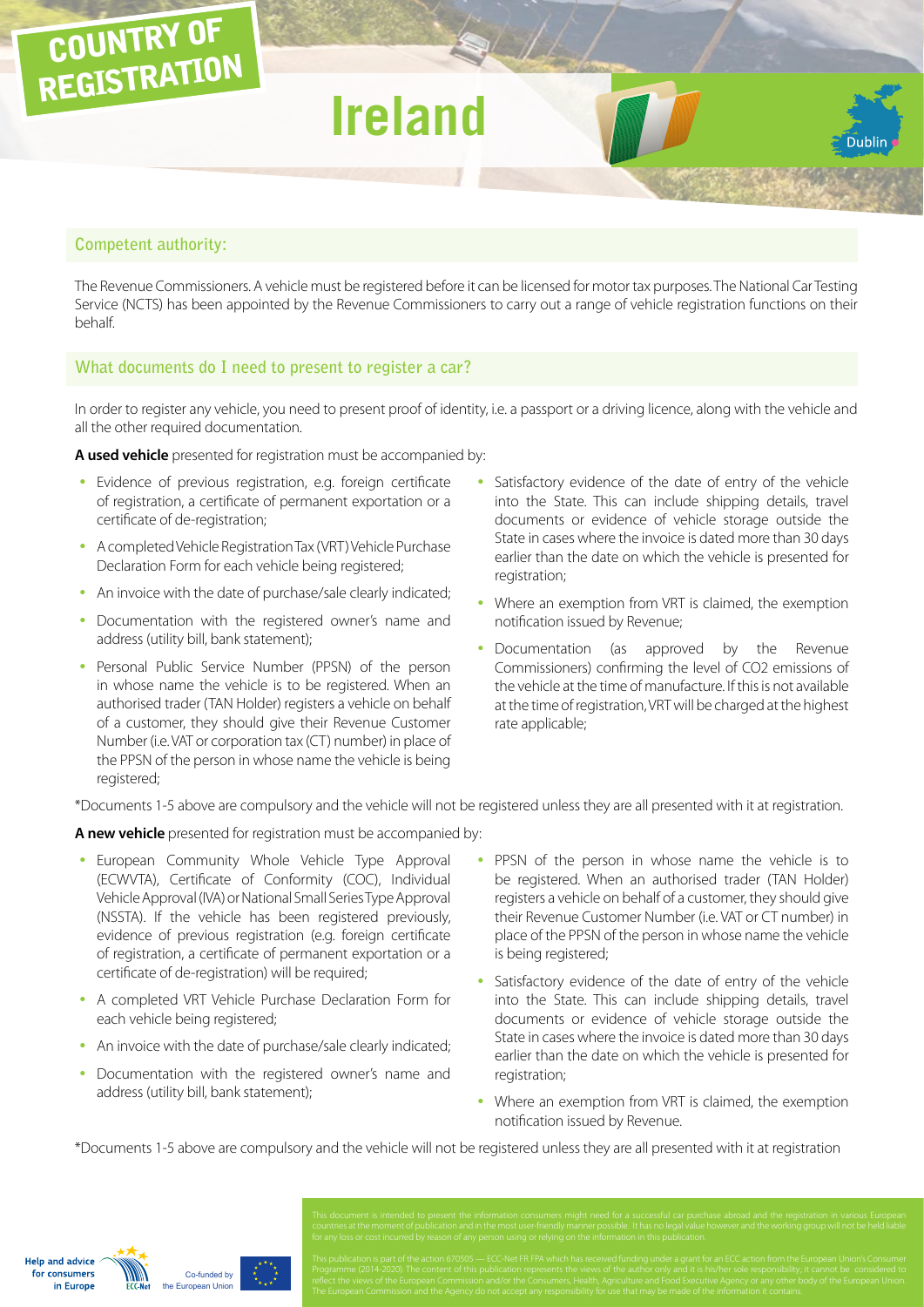# **Ireland**

When it has been established that the vehicle is eligible for registration, you will be presented with a document containing the vehicle details which you will be asked to sign as confirmation that you wish to register the vehicle. Following confirmation, Revenue will assign a registration number to the vehicle and this will be issued by the NCTS on payment of the tax due. The vehicle registration certificate will be issued by the Department of Transport, Tourism and Sport.

## **Good to know:**

COUNTRY OF

REGISTRATION

Anyone importing a vehicle into Ireland will have 7 days to make an appointment for the pre-registration inspection and 30 days to complete the registration process. After the vehicle owner registers and pays the Vehicle Registration Tax, a registration number is assigned to his/her car. The registration number must be displayed within 3 days. Failure to display the new registration number is an offence and can lead to a fine by An Garda Síochána.

## **To register the car, do I have to show that a technical inspection has been performed?**

Since 2002, all cars over 4 years of age, with a few exceptions, must pass the National Car Test (NCT) to ensure that they are safe and roadworthy. After the initial NCT which takes place when the vehicle reaches 4 years of age, they need to be tested every 2 years. Cars over 10 years of age must be tested annually. Consumers should ensure that any used car that they buy has passed the NCT and has a valid certificate to prove it. At the test centre, the vehicle will be examined to ensure it matches the various characteristics described in the accompanying documentation, for example, vehicle identification number

(VIN), registration number (in the case of a used vehicle), make, model and variant, engine size, number of doors, etc.. If the requisite documentation is not available at the time of the examination or the vehicle details do not match the documentation, the vehicle will not be registered and a re-test fee will be payable on return with relevant documentation.

If the car was sold with a valid foreign vehicle inspection certificate, is this recognised in Ireland? The vehicle needs to pass the NCT in order to be registered in Ireland.

#### **Is it mandatory to show proof of insurance to the registration service?**

It is a legal requirement to have motor insurance and to display the insurance disc on the windscreen, if you want to drive on public roads. You will need to have motor insurance before you can pay motor tax. The vehicle registration certificate for the car will be posted to you only after you paid local motor tax.

# **To whom should VAT be paid?**

A car is considered new if no more than 6 months have passed since the date on which it was first registered or if its mileage does not exceed 6 000 km. For intra-EU transactions, **new cars are VAT** exempt. Thus, the supplier should not charge VAT. Instead, if you have bought a new car in another EU Member State with the intention of importing it to and registering it in your country of residence, you must pay VAT in your own Member State at that country's rate.

**All other cars are considered second hand** (more than 6 months since the date of first registration and mileage of more than 6 000 km). They are generally sold inclusive of VAT if the supplier is a taxable person for VAT purposes. You don't have to pay VAT in your country of residence.

VAT should be paid to the Revenue Commissioners.

## **Documents to be presented:**

The same as for the registration. VAT will be charged at the time of registration of the vehicle.